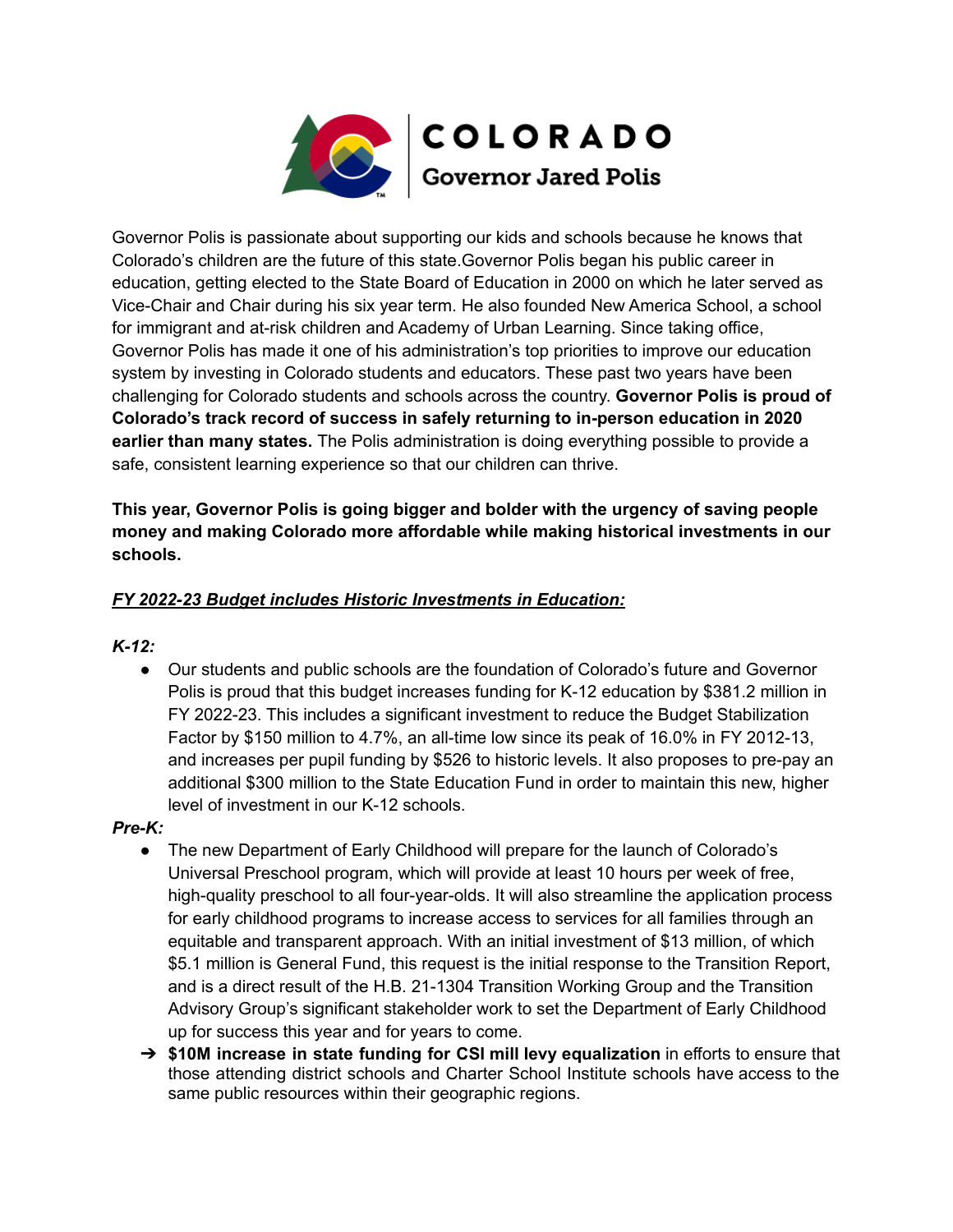- ➔ **\$2M increase in state funding for new resources for school improvement** to expand access to existing and new evidence-based supports for schools identified as underperforming under the Colorado state accountability system.
- ➔ **\$0.5M increase in state funding for empowering parents with school information** to contribute to improvements in data quality, accessibility, and transparency in the State's school and district dashboard, SchoolView.

## **Investing Federal Education Funding**

- ➔ Colorado received \$1.166 billion in funds from the American Rescue Plan (ARP) for K-12 public school education. Of that amount, over \$1 billion will go out as direct aid to districts to support schools with a variety of needs, with at least 20% dedicated to combat unfinished learning.
- → In 2020, the state received \$44 million in Governor's Emergency Education Relief (GEER) funding for school districts, schools, and institutions of higher education, and other education-related entities to address the impact of COVID-19. These dollars helped fund innovative collaboration between school districts, public schools, and public institutions of higher education serving high-needs students in order to help prevent and address unfinished learning and support excellence and equity.

# **2021 Legislative Accomplishments**

- → HB19-1262, State Funding For Full-day Kindergarten: In 2019, Governor Polis made it a priority to pass the long-awaited legislation providing free, full-day kindergarten to every child in Colorado. Families across the state were having to choose between sending their child to kindergarten or saving for their college education, and some families simply couldn't afford it. Governor Polis worked with Republican and Democratic legislators to pass this historic legislation helping Colorado families.
- → SB21-185 "Supporting Educator Workforce in Colorado": In 2021, Governor Polis signed a critical piece of legislation to address Colorado's teacher shortage. Over 80 education leaders and organizations came together to work with the state to improve and expand the ways in which individuals can become educators. Not only does it give professionals more ways to enter the teaching profession, but it also invests funds in mental and behavioral health services for educators.
- → SB21-119 "Increasing Access to High-Quality Credentials": This legislation expanded the effective Career Development Success Program, taking a large stride towards the goal of ensuring that every Colorado student ultimately has the ability to graduate with a high-quality credential, advanced coursework, or college credit. The Governor has made postsecondary affordability and access a key priority of his administration.
- → HB21-1234 "Supplemental Education High-Impact Tutoring Programs": One of the many strategies taken by the state to address the impacts of the pandemic on student learning, this legislation invests \$5 million dollars into the creation of a high-impact tutoring grant program to address the learning gaps exacerbated by COVID-19.

**How Governor Polis is Working to Make Classroom Safer During the COVID-19 Pandemic**

➔ **Governor Polis is proud of Colorado's track record of success in safely returning to in-person education in 2020 earlier than many states.** Governor Polis is working closely with school districts, education leaders, and public health experts to provide